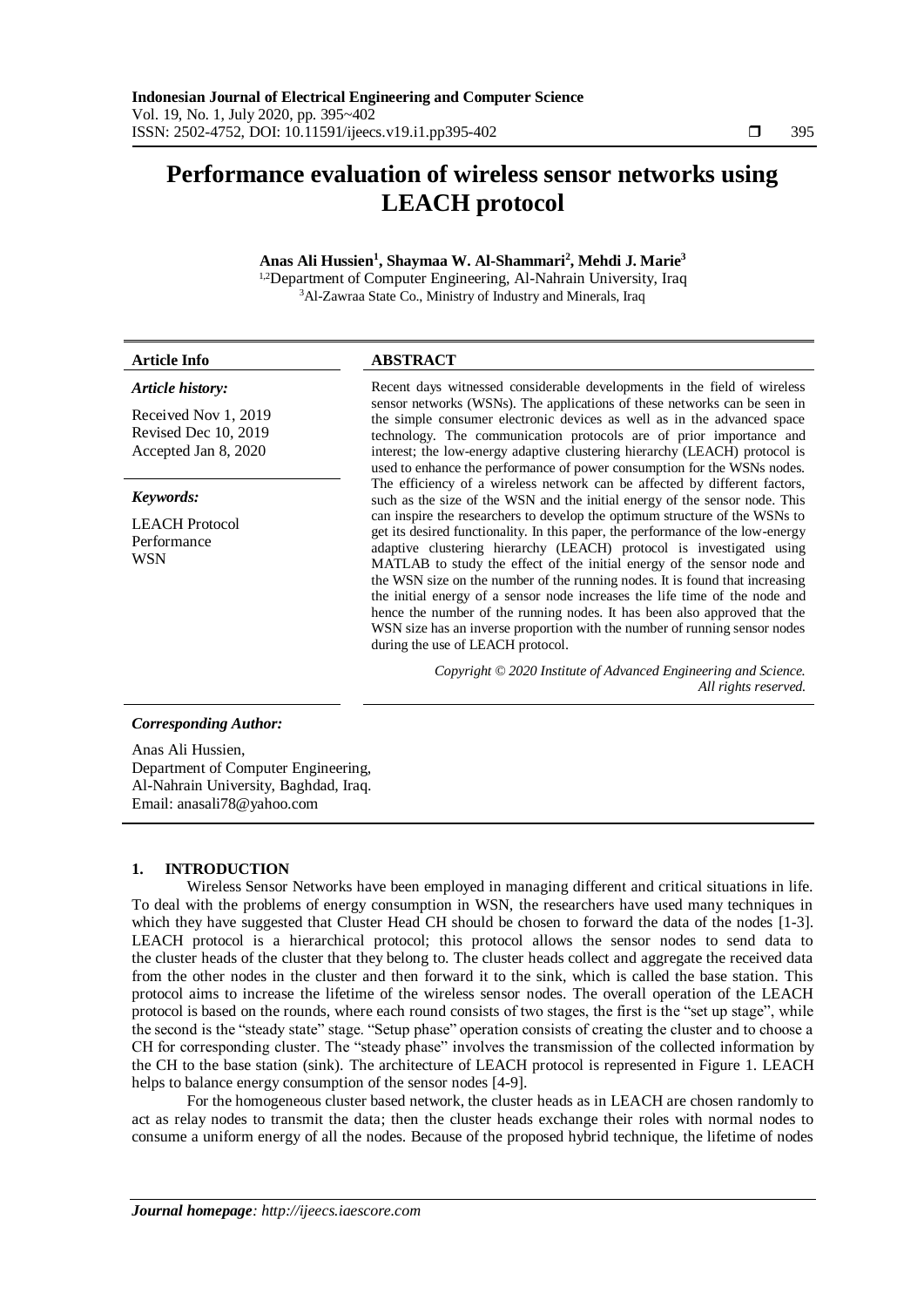increases and decreases the transmission energy consumption. The aim of the WSN is to transmit data continuously and to maximize the network coverage [10-18].

Many points should be taken into consideration that can affect the efficiency of routing of LEACH protocol, such as the life time of the sensor node that can be affected by the energy consumption in both the communication and computation, another factor is the coverage of nodes in the network area that includes both sensor and communication coverage, the scalability of the number of sensor nodes. Attention should be also paid to the performance metrics like network life time [18-20]. The continious decrease of the nodes energy is one of the disadvantages of the LEACH protocol, this is due to the communication occur among the nodes [21, 22].

The aforementioned points had motivated the authors to consider these factors in studying the performance of the wireless sensor network. So, the aim of this paper is to study the effect of the sensor node's initial energy and network size on the number of the running nodes and the consumed energy of the WSN. The importance of the study comes from being a reference that can inspire the researchers in the filed to develop the optimum structure of the WSNs in order to get its desired functionality.



Figure 1. Hierarical wireless sensor network architecture [6]

Studying the performance of the WSN taking into consideration the consumed energy has been considered by many researchers. Malik et al. (2013) studied the performance of LEACH protocol in WSN, the authors considered studying the performance as a result of changing the number of the cluster heads [23]. Sharma and Kumar (2017) presented a study of energy consumption using qualitative evaluation and channel probing [24] the presented study measured the consumed energy. The research performed by Elhoseny et al. (2017) introduced a performance evaluation for the LEACH protocol for a proposed method to elect the CH in the WSN [25]. However, the reported results in these researches lacked considering the effect of changing the network size or the initial energy of the used sensor nodes. The dissipated energy in the transmitter and receiver circuits in LEACH protocol needed to transmit a message composed of k-bits can be defined by the following formulas [4]:

$$
ETx(k,d) = k * Eelec + k * Eamp * d2 \qquad d < 0 \tag{1}
$$

$$
= k * Eelec + k * Eamp * d4 d \ge 0
$$
\n<sup>(2)</sup>

where d is the distance,  $E_{elec}$  is the consumed energy in the transmitter circit,  $E_{amp}$  is the consumed energy in the amplifier used to maintain reliable signal.

The rest of this paper is organized as follows, an introduction to the WSN system model is presented in section 1, section 2 presents the proposed model and mathematical models, section 3 discusses the obtained simulation results, the main conclusions are presented in section 4.

## **2. PROPOSED WSN SYSTEM MODEL**

In order to model the LEACH protocol, the following assumptions are taken into consideration. The sensor nodes and the sink are all stationary after deployment. The sensor nodes are distributed uniformly and randomly in the network field. The sensors are homogeneous with the same capabilities. The sensor nodes are battery powered; therefore, have limited energy. And the suggested sensor nodes can calculate their residual energy.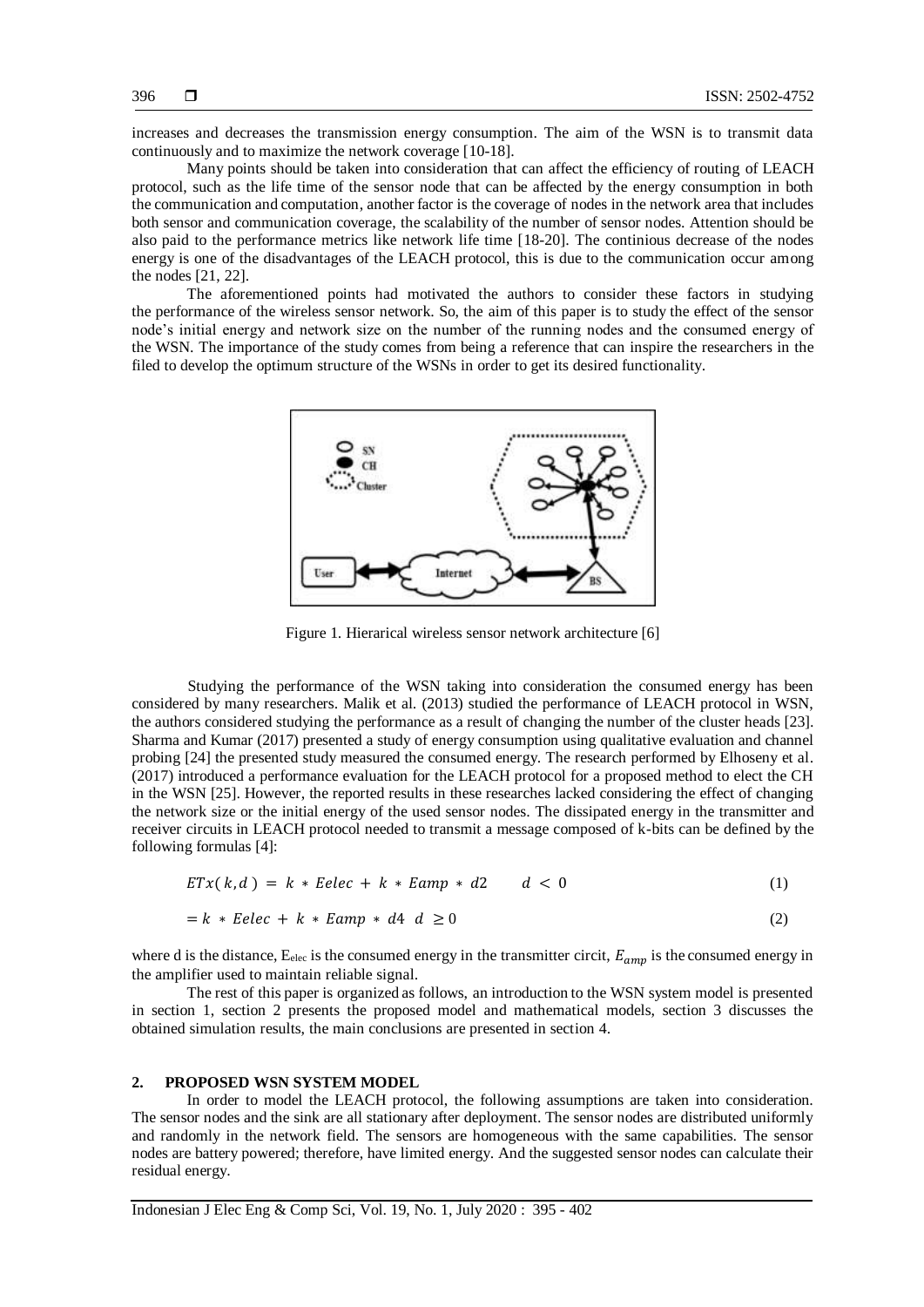397

A set of sensor nodes Sn and a sink node in the network was considered. Each sensor node has the location information (x, y). The sleep mode is used for the sensor node to conserve the energy. The communication is accomplished between the sensor nodes using the LEACH protocol. The sink node possesses unlimited computation, memory, and battery power. The sink node also contains the identity and location of each sensor node. When the sink requires the data from the source node, it constructs the route between them.

#### **3. SIMULATION RESULTS**

This section introduces the simulation of the system, which is done using Matlab 2018 to evaluate the LEACH protocol using comparative analysis among different senarios. It is assumed that the homogenous sensor network is considered to be in the centre of the WSN, so in the case of  $100x100$  network, the sink will be in the  $(x=50, y=50)$  coordinates, and for the case of 50x50 network, the sink will be in the  $(x=25 \text{ y} = 25)$  and in the case of 150x150 network, the sink will be in the  $(x=75, y=75)$ . This research considered studying the behaviour of the WSN taking into consideration many scenarios. This includes reviewing the effect of changing the initial energy of the sensor nodes on the number of the running nodes per rounds and transmission, in addition to the energy consumed in each scenario. The study also introduced studying the effect of changing the size of the wireless sensor network on the running nodes taking into consideration many scenarios.

The results are discussed for each scenario. The simulation parameters involve the following: the data packet size is 512 bytes, the energy of both the transmitter and receiver is 50 nano Joule/bit, and the energy spent by the amplifier is 100 pico Joule / bit.

## **3.1. The effect of changing the initial energy**

The following scenarios are considered to consider the effect of changing the initiual energy on the number of running nodes/rounds, number of running nodes/transmission, in addition to the comsumed energy. Table 1 summarises the results obtained in each scenario.

## **Scenario 1:** (running nodes 100) network size 100x100:

This scenario presents the results obtained in the case of changing the initial energy in the case of considering 100 sensor nodes in the field and in the case of  $100x100 \text{ m}^2$  network dimension. It can be noticed from the obtained results in Table 1 that increasing the initial energy will increase the average number of the running nodes due to extending the life time of the sensor node. However, it can be noticed that increasing the initial energy to 10 Joule caused a degradation in the number of running nodes.

#### **Scenario 2:** (running nodes 150) network size 100x100.

This scenario presents the results obtained in the case of changing the initial energy in the case of considering 150 sensor nodes in the field and in the case of 100x100 m2 network dimension.

#### **Scenario 3:** (running nodes 50) network size  $100x100$ .

This scenario presents the results obtained in the case of changing the initial energy in the case of considering 50 sensor nodes in the field and in the case of 100x100 m2 network dimension.

#### **Scenario 4:** (running nodes 100) network size 50x50.

This scenario presents the results obtained in the case of changing the initial energy in the case of considering 100 sensor nodes in the field and in the case of  $50x50$  m<sup>2</sup> network dimension.

## **Scenario 5:** (running nodes 150) network size 50x50.

This scenario presents the results obtained in the case of changing the initial energy in the case of considering 150 sensor nodes in the field and in the case of  $50x50$  m<sup>2</sup> network dimension.

# **Scenario 6:** (running nodes 50) network size 50x50.

This scenario presents the results obtained in the case of changing the initial energy in the case of considering 50 sensor nodes in the field and in the case of 50x50 m2 network dimension.

## **Scenario 7:** (running nodes 100) network size 150x150.

This scenario presents the results obtained in the case of changing the initial energy in the case of considering 100 sensor nodes in the field and in the case of  $150x150$  m<sup>2</sup> network dimension.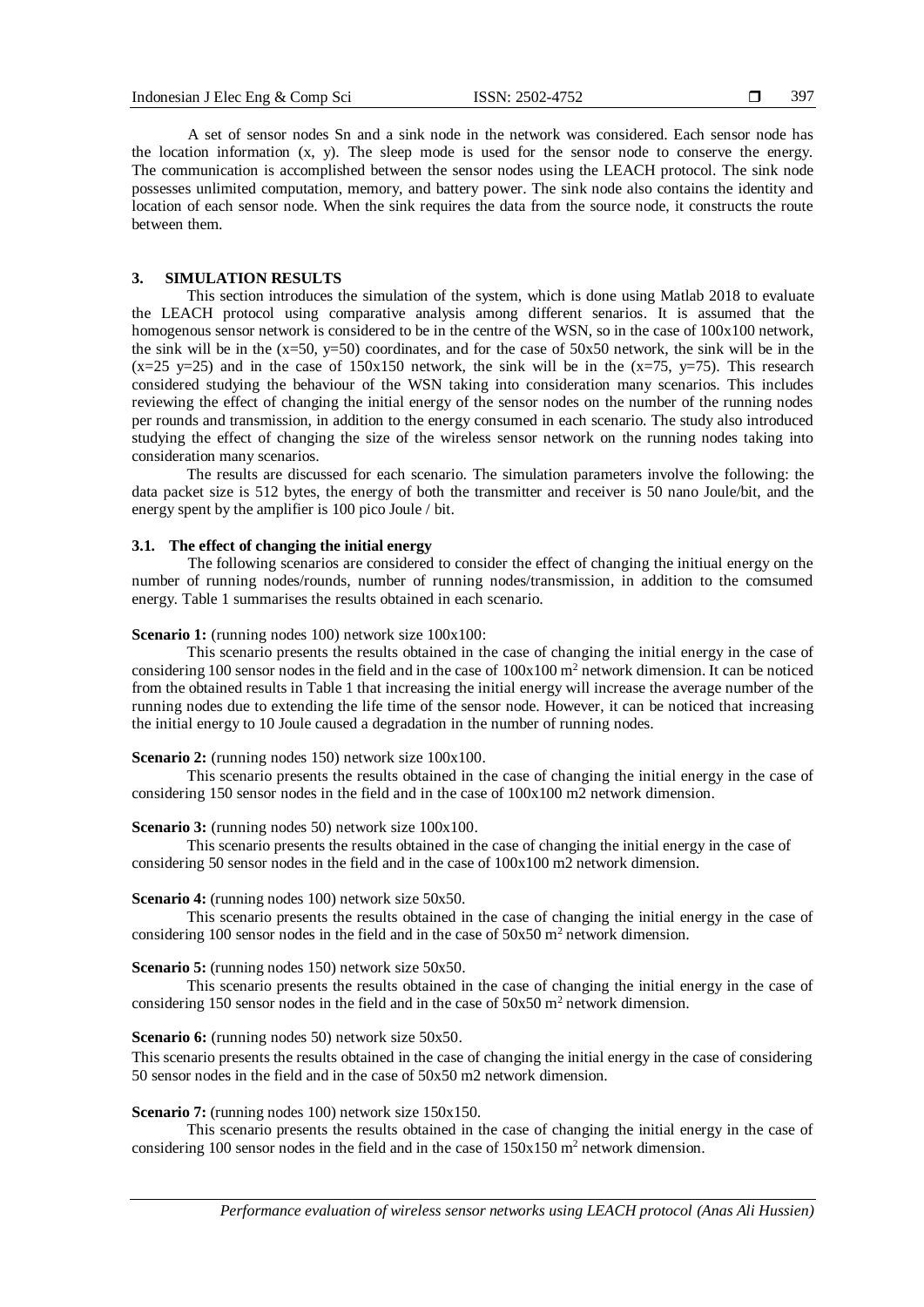#### **Scenario 8:** (running nodes 150) network size 150x150.

This scenario presents the results obtained in the case of changing the initial energy in the case of considering 100 sensor nodes in the field and in the case of  $150x150$  m<sup>2</sup> network dimension.

#### **Scenario 9:** (running nodes 50) network size 150x150.

This scenario presents the results obtained in the case of changing the initial energy in the case of considering 50 sensor nodes in the field and in the case of  $150x150$  m<sup>2</sup> network dimension. It can be noticed in this scenario that the overall number of sensor nodes for the different initial energies are less than those for the other scenarios. This is due to the large size of the network and the small size of the available sensor nodes, which affect the number of the operational nodes in the network. Figure 2 shows the wireless sensor network for the case of initial energy = 5Joule.



Figure 2. Wireless sensor network (scenario 9 – initial energy = 5 Joule)

### **3.2. The effect of changing the network size on the overall performance**

This section studies the effect of changing the network size on the overall performance of the wireless sensor network taking into consideration different values of the initial energies. This kind of results helps to indicate and understand the impact of the actually used sensor nodes with respect to the area of the sensor network. It can be noticed from the results that increase the network size had led to reducing the number of running nodes, this is due to increasing the distance between the nodes from the sink. This is proportional to increasing the initial power from the running nodes as shown in Figures 3-7.



Figure 3. The effect of changing the network size on the running nodes – initial energy  $= 0.1$  Joule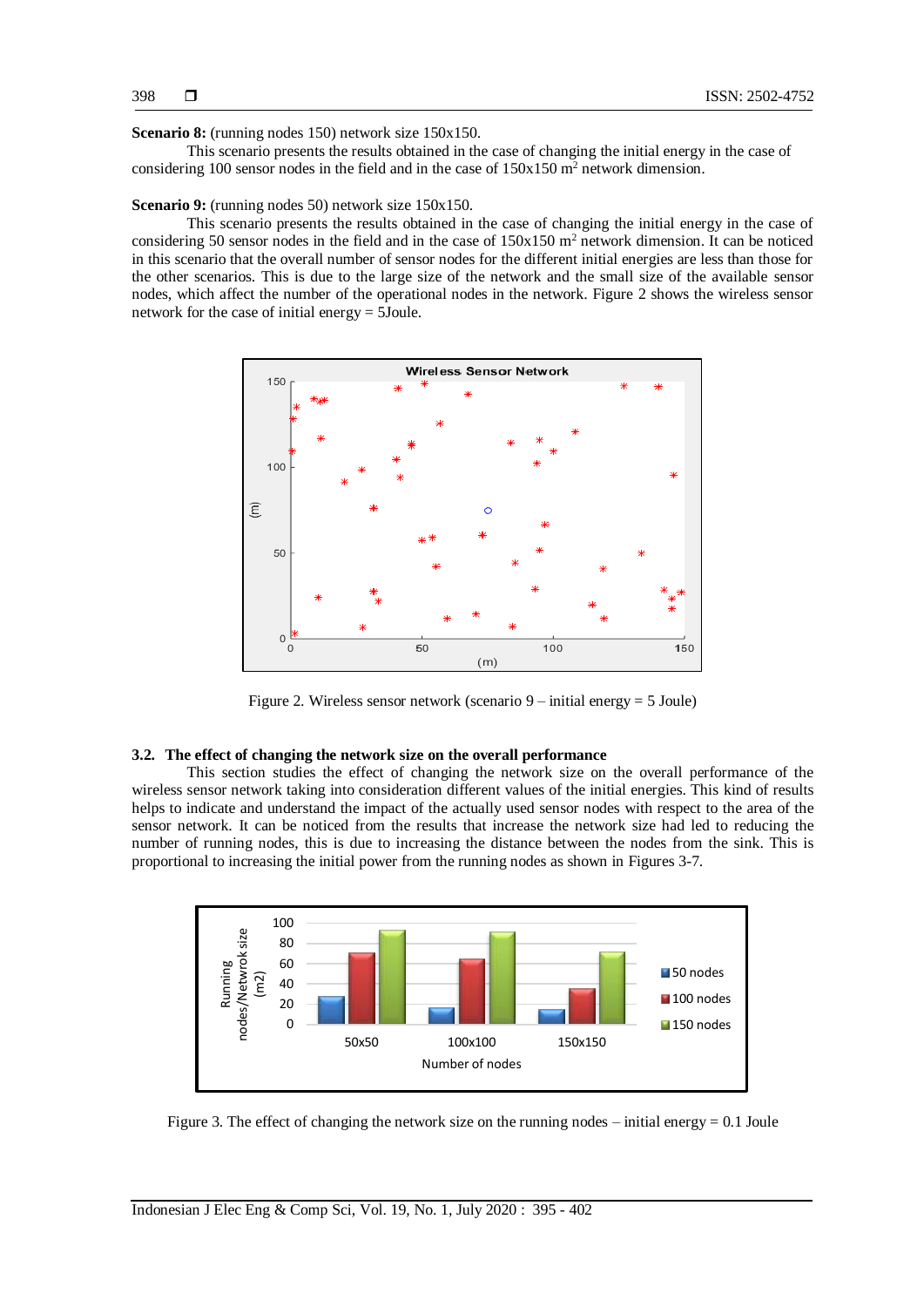

Figure 4. The effect of changing the network size on the running nodes – initial energy  $= 2$  Joule



Figure 5. The effect of changing the network size on the running nodes – initial energy = 5 Joule



Figure 6. The effect of changing the network size on the running nodes – initial energy  $= 7$  Joule



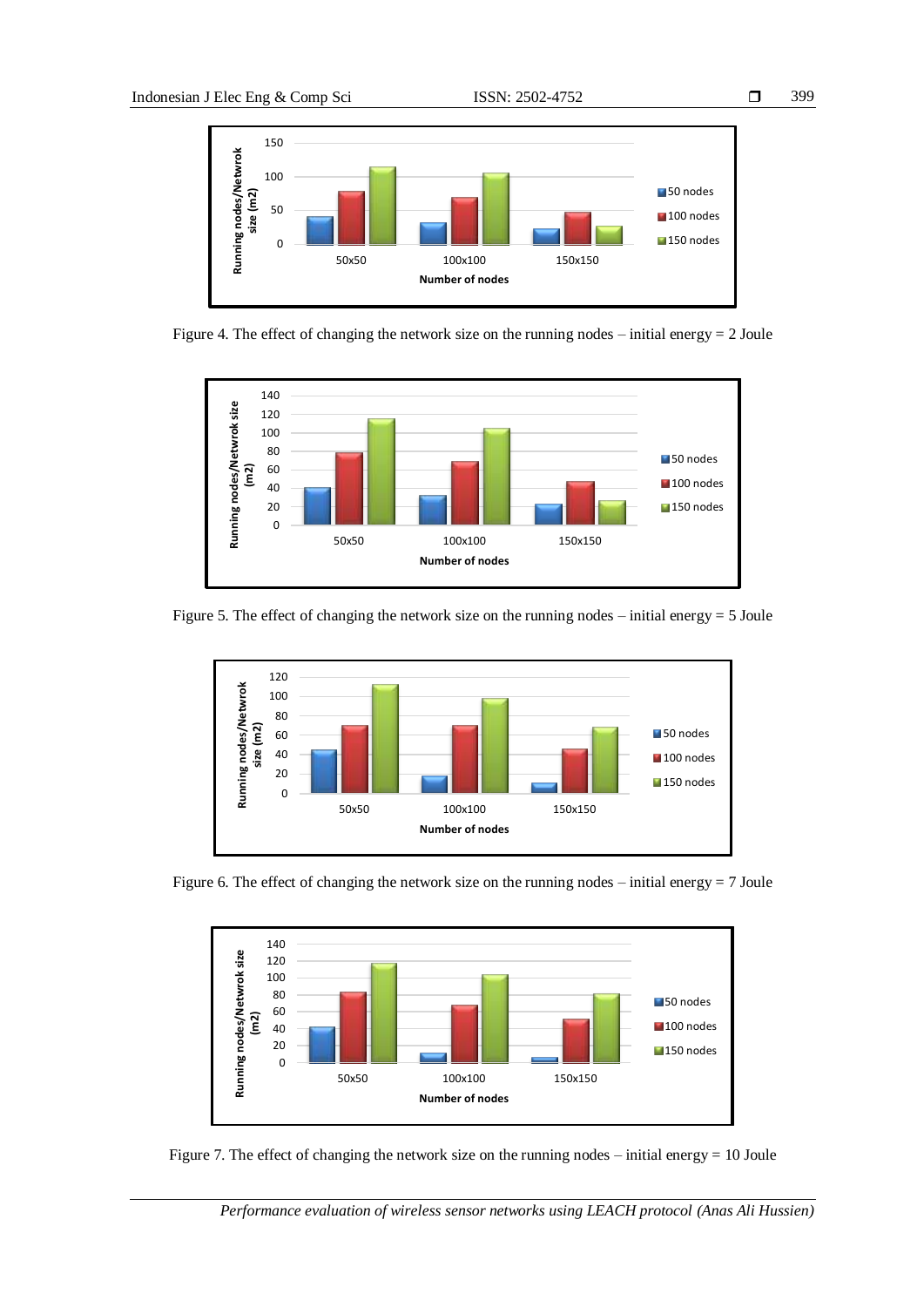| Table 1. Summarizes the running nodes/rounds, running nodes/transmission, and the consumend energy for |
|--------------------------------------------------------------------------------------------------------|
| scenarios (1-9) with different initial energies                                                        |

| Scenario                 | Initial<br>Energy | Operational<br>nodes/Rounds |       | Operational<br>nodes/Transmission |       | <b>Consumed Energy</b> |          |
|--------------------------|-------------------|-----------------------------|-------|-----------------------------------|-------|------------------------|----------|
|                          |                   |                             |       |                                   |       |                        |          |
|                          |                   | Max                         | Mean  | Max                               | Mean  | Max                    | Mean     |
|                          | 0.1               | 100                         | 31.15 | 100                               | 74.63 | 0.1876                 | 0.08051  |
| Scenario 1               | 2                 | 100                         | 64.87 | 100                               | 83.98 | 0.3088                 | 0.0846   |
| (running nodes $= 100$ ) | 5                 | 100                         | 65.97 | 100                               | 84.03 | 0.278                  | 0.08123  |
| network size (100x100)   | 7                 | 100                         | 70.37 | 100                               | 84.83 | 0.2705                 | 0.08118  |
|                          | 10                | 100                         | 68.22 | 100                               | 83.89 | 0.272                  | 0.0845   |
|                          | 0.1               | 150                         | 96.03 | 150                               | 125   | 0.1708                 | 0.0998   |
| Scenario 2               | $\sqrt{2}$        | 150                         | 90.87 | 150                               | 131.4 | 0.2934                 | 0.1011   |
| (running nodes $= 150$ ) | 5                 | 150                         | 67.86 | 150                               | 127.8 | 0.4371                 | 0.1032   |
| network size (100x100)   | 7                 | 150                         | 98.61 | 150                               | 132.2 | 0.3943                 | 0.1055   |
|                          | 10                | 150                         | 103.6 | 150                               | 134.9 | 0.4123                 | 0.1021   |
|                          | 0.1               | 50                          | 10.18 | 50                                | 31.06 | 0.1298                 | 0.05175  |
| Scenario 3               | 2                 | 50                          | 16.67 | 50                                | 33.9  | 0.1402                 | 0.05858  |
| (running nodes $= 50$ )  | 5                 | 50                          | 18.01 | 50                                | 34.04 | 0.1256                 | 0.05876  |
| network size (100x100)   | $\boldsymbol{7}$  | 50                          | 17.63 | 50                                | 32.89 | 0.1329                 | 0.05847  |
|                          | 10                | 50                          | 11.56 | 50                                | 31.21 | 0.1521                 | 0.060403 |
|                          | 0.1               | 100                         | 45.82 | 100                               | 82.26 | 0.07818                | 0.05105  |
| Scenario 4               | 2                 | 100                         | 70.62 | 100                               | 92.63 | 0.1024                 | 0.05149  |
| (running nodes $= 100$ ) | 5                 | 100                         | 81.05 | 100                               | 95.77 | 0.1013                 | 0.05268  |
| network size (50x50)     | $\overline{7}$    | 100                         | 70.01 | 100                               | 92.93 | 0.09922                | 0.05112  |
|                          | 10                | 100                         | 83.46 | 100                               | 92.75 | 0.1031                 | 0.05101  |
|                          | 0.1               | 150                         | 84.22 | 150                               | 124.7 | 0.0651                 | 0.09327  |
| Scenario 5               | $\overline{c}$    | 150                         | 92.73 | 150                               | 137.4 | 0.1498                 | 0.0723   |
| (running nodes $= 150$ ) | 5                 | 150                         | 113.5 | 150                               | 136.2 | 0.1462                 | 0.07126  |
| network size (50x50)     | $\overline{7}$    | 150                         | 112.4 | 150                               | 136.4 | 0.1551                 | 0.07131  |
|                          | 10                | 150                         | 117.9 | 150                               | 138.3 | 0.1546                 | 0.07212  |
|                          | 0.1               | 50                          | 25.31 | 50                                | 40.69 | 0.0459                 | 0.0295   |
| Scenario 6               | 2                 | 50                          | 27.47 | 50                                | 45.13 | 0.0577                 | 0.03085  |
| (running nodes $= 50$ )  | 5                 | 50                          | 32.26 | 50                                | 46.86 | 0.0517                 | 0.02946  |
| network size (50x50)     | 7                 | 50                          | 45.14 | 50                                | 47.95 | 0.04993                | 0.02936  |
|                          | 10                | 50                          | 42.73 | 50                                | 47.56 | 0.04897                | 0.03032  |
|                          | 0.1               | 100                         | 64.57 | 100                               | 75.7  | 0.4376                 | 0.1255   |
| Scenario 7               | $\sqrt{2}$        | 100                         | 34.99 | 100                               | 66.4  | 0.3968                 | 0.1272   |
| (running nodes $= 100$ ) | 5                 | 100                         | 41.94 | 100                               | 69.74 | 0.5011                 | 0.1348   |
| network size (150x150)   | $\overline{7}$    | 100                         | 64.18 | 100                               | 65.37 | 0.6376                 | 0.1413   |
|                          | 10                | 100                         | 51.29 | 100                               | 68.52 | 0.6004                 | 0.1285   |
|                          | 0.1               | 150                         | 61.52 | 150                               | 84.79 | 0.4706                 | 0.1533   |
| Scenario 8               | $\mathbf{2}$      | 150                         | 71.83 | 150                               | 108.6 | 0.5734                 | 0.1578   |
| (running nodes $= 150$ ) | 5                 | 150                         | 78.25 | 150                               | 112.2 | 0.734                  | 0.1532   |
| network size (150x150)   | $\overline{7}$    | 150                         | 68.68 | 150                               | 110.2 | 0.8123                 | 0.1489   |
|                          | 10                | 150                         | 81.9  | 150                               | 117.5 | 0.8906                 | 0.1565   |
|                          | 0.1               | 50                          | 17.4  | 50                                | 26.05 | 0.243                  | 0.1062   |
| Scenario 9               | 2                 | 50                          | 14.96 | 50                                | 29.16 | 0.2855                 | 0.1017   |
| (running nodes $= 50$ )  | 5                 | 50                          | 16.1  | 50                                | 27.87 | 0.2913                 | 0.1016   |
| network size (150x150)   | 7                 | 50                          | 10.28 | 50                                | 27.6  | 0.3027                 | 0.09858  |
|                          | 10                | 50                          | 6.603 | 50                                | 23.92 | 0.2925                 | 0.1019   |

## **4. CONCLUSION**

Through the improvement of communication and processor technology, wireless sensor networks are becoming a strong opposition against the wired network. It has also been shown that the effective parameters of wireless networks are the power of the transmitted signal; they can cause a degradation of the system performance and can make it unstable. The protocol LEACH has been designed to improve the lifetime, latency and reliability through discovering multiple paths between the source and the sink. More than one routing paths are available for data transmission. If one path fails, an alternate path is used to transmit the data. The results showed the effect of increasing the initial energy on the overall number of the running nodes in the WSN. It has also been approved that the size of the wireless network could affect the transmission of the data in the WSN. Studying the performance of the WSN can be extended in the future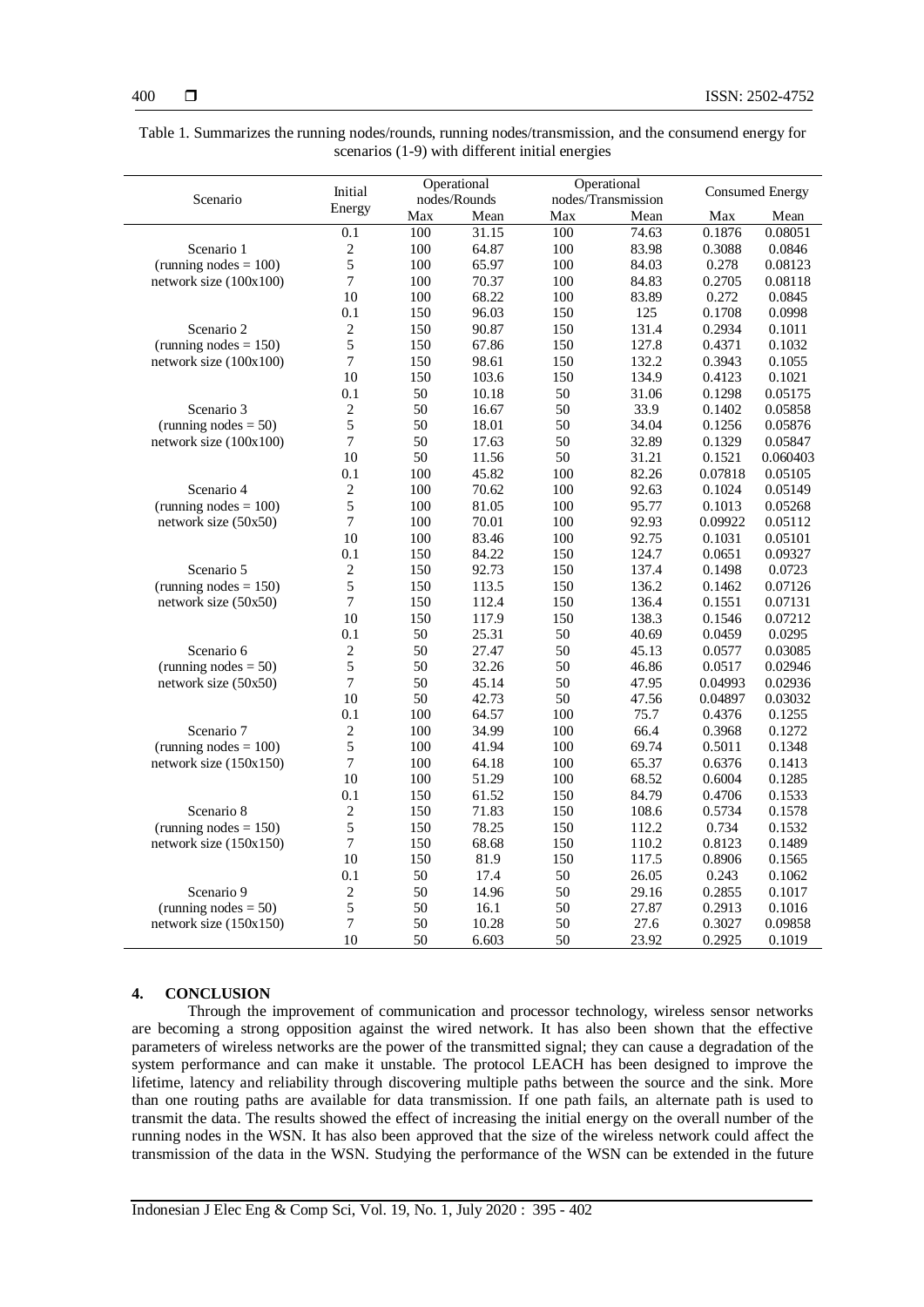401

work from a simulation to consider a real implementation of the environment taking into consideration the studied parameters.

#### **REFERENCES**

- [1] Hussien, Anas Ali, and Muntaha Jameel Eidan, "Automatic ZigBee-Based Wireless Sensor Network for Real Time Temperature Control," *International Journal of Wireless Communication and Networking Technology*, vol. 4, no. 4 July 2015.
- [2] Hussien, Anas A. and Matloob, Safa I., "The Comparative Study Some of Reactive and Proactive Routing Protocols in The Wireless Sensor Network," *Journal of University of Babylon for Engineering Sciences*, vol. 26, no. 4, pp. 195-207, February 2018.
- [3] Qian Liao, Hao Zhu, "An Energy Balanced Clustering Algorithm Based on LEACH Protocol," *Proceedings of the 2nd International Conference On Systems Engineering and Modeling (ICSEM-13)*, 2013.
- [4] Vishwakarma, Sangita, "An analysis of LEACH Protocol in Wireless Sensor Network: A Survey*," International Journal of Computer Science & Engineering Technology*, vol. 6, no. 3, pp. 148-154, March 2015.
- [5] Lalita Yadav1, Ch. Sunitha, Lalita Yadav, "Low Energy Adaptive Clustering Hierarchy in Wireless Sensor Network (LEACH)," *International Journal of Computer Science and Information Technologies, (IJCSIT)*, vol. 5, no. 3, 2014.
- [6] Jose Henrique Brand ´ ao Neto, Antoniel da Silva Rego, Andre Ribeiro Cardoso, Joaquim Celestino, "MH-LEACH: A Distributed Algorithm for Multi-Hop Communication in Wireless Sensor Networks*," ICN 2014: The Thirteenth International Conference on Networks*, pp. 55-61, 2014.
- [7] Singh S. and Sharma S., "A Survey on Cluster Based Routing Protocols in Wireless Sensor Networks," In *Procedia Computer Science*, vol. 45, pp. 687- 695, 2015.
- [8] Belwal, Monika. "Energy Efficient Leach And Improved Leach: A Review," *International Journal of Advanced Research in Computer Science*, vol. 10, no. 3, pp. 51-53, pp. 92-96, May 2019.
- [9] Kaur, P., and Kad, S., "Energy-efficient routing protocols for wireless sensor network: a review," *International Journal of Scientific & Technolgy Research*, vol. 6, no. 12, December 2017.
- [10] Rani, Shalli, Jyoteesh Malhotra, and Rajneesh Talwar, "EEICCP-energy efficient protocol for wireless sensor networks," *Wireless sensor network,* vol. 5, no. 7, pp. 127-136, 2013.
- [11] Stephanie Lindsey Cauligi S. Raghavendra,"PEGASIS: Power-Efficient Gathering in Sensor Information Systems," *Proceedings, IEEE Aerospace Conference*, Big Sky, MT, USA, pp. 3-3, 2002.
- [12] Jain T., Saini D., and Bhooshan S., "Lifetime Optimization of a Multiple SinkWireless Sensor Network through Energy Balancing," *Journal of Sensors*, vol. 2015, pp. 1-6, April 2015.
- [13] P. Kuila and P. K. Jana, "Energy Efficient Clustering and Routing Algorithms for Wireless Sensor Networks: Particle Swarm Optimization Approach," *Engineering Applications of Artificial Intelligence*, vol. 33, pp. 127-140, August 2014.
- [14] Suraj Sharma, "On Energy Efficient Routing Protocols Wireless Sensor Networks," Ph. D. Dissertation, Department of Computer Science and Engineering National Institute of Technology Rourkela Rourkela-769 008, Odisha, India, 2016.
- [15] Nishita Payar, Prof. Chandresh R. Parekh, Nishita Payar et al., "Ee-Leach (Low Energy Adaptive Clustering Hierarchy) Modified Protocol," *Int. Journal of Engineering Research and Applications*, vol. 4, pp. 5-10, May 2014.
- [16] Jain T., Saini D., and Bhooshan S., "Lifetime Optimization of a Multiple Sink Wireless Sensor Network through Energy Balancing," *Journal of Sensors*, vol. 2015, pp. 1–6, April 2015.
- [17] Siva D. Muruganathan, Daniel C. F. Ma, Rolly I. Bhasin, andabraham, Fapojuwo, "A Centralized Energy-Efficient Routing Protocol for Wireless Sensor Networks," in *IEEE Communications Magazine*, vol. 43, no. 3, pp. S8-13, March 2005.
- [18] Prasad, A. Y., and Balakrishna, R., "Implementation of optimal solution for network lifetime and energy consumption metrics using improved energy efficient LEACH protocol in MANET," *TELKOMNIKA*, vol. 17, no. 4, pp. 1758-1766, August 2019.
- [19] Chunyao FU, Zhifang JIANG, Wei WEI and Ang WEI, IJCSI, "An Energy Balanced Algorithm of LEACH Protocol in WSN," *International Journal of Computer Science Issues (IJCSI)*, vol.10, no. 1, pp. 354-359,January 2013
- [20] Suraj Sharma, Sanjay Kumar Jena, "Cluster-based Multipath Routing Protocol for Wireless Sensor Networks," *ACM SIGCOMM Computer Communication Review*, vol. 45, no. 2, pp. 15-20, April 2015.
- [21] Ouldzira, H., Lagraini, H., Mouhsen, A., Chhiba, M., & Tabyaoui, A., "MG-leach: an enhanced leach protocol for wireless sensor network," *International Journal of Electrical & Computer Engineering(IJECE)*, vol. 9, no. 4, pp. 3139-3145, August 2019.
- [22] Kundaliya, B., & Hadia, S. K., "Enhancing network lifetime with an improved MOD-LEACH," *International Journal of Electrical & Computer Engineering(IJECE),* vol. 9, no. 5, pp. 3615-3622, October 2019.
- [23] Malik, M., Singh, Y., and Arora, A., "Analysis of LEACH protocol in wireless sensor networks," *International Journal of Advanced Research in Computer Science and Software Engineering*, vol. 3, no. 2, 2013.
- [24] Sharma, B., and Kumar, G., "Performance analysis for qualitative evaluation with comparative study for designing energy efficient algorithm for wireless sensor networks for enhancing lifetime of leach protocol using dynamic simulation as variation in channel probing for opportunistic power saving mechanism for power evaluation and estimation optimization as latest trend used in electronics and communication engineering*," Journal Appl Biotechnol Bioeng*, vol. 4, no. 3, pp. 622-625, 2017.